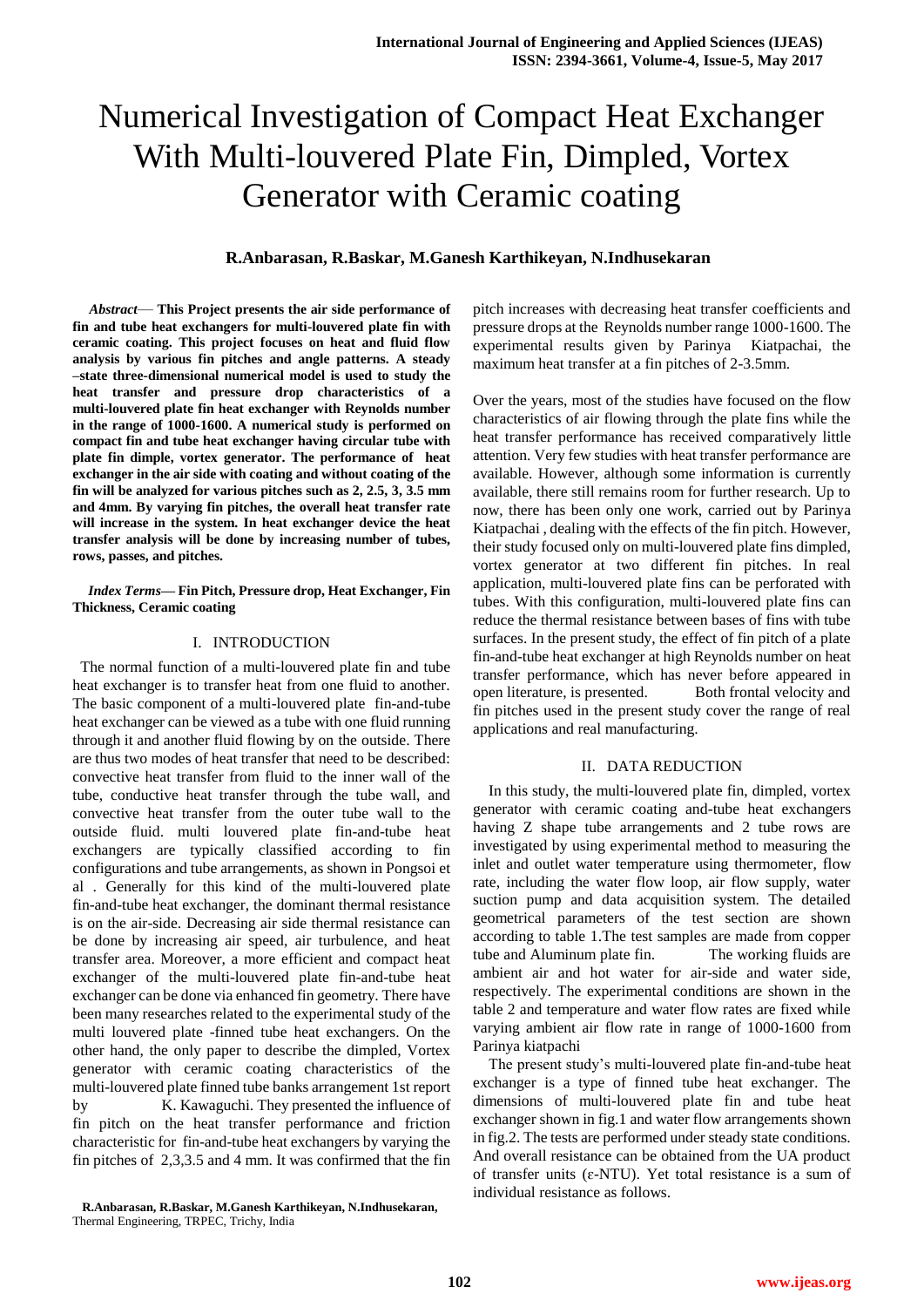# **Numerical Investigation of Compact Heat Exchanger With Multi-louvered Plate Fin, Dimpled, Vortex Generator with Ceramic coating**

| Fin type | $d_i$<br>(mm) | $d_0$<br>(mm) | $d_f$ (mm) | $p_L$ (mm) | $p_T$<br>(mm) | (mm) | $n_{t}$<br>(mm) | $\mathbf{v}_{\text{row}}$<br>(mm) | W.<br>(mm) | $\mathbf{u}_\mathbf{s}$<br>(mm) | $\mathbf{r}_{\text{D}}$<br>(mm) |
|----------|---------------|---------------|------------|------------|---------------|------|-----------------|-----------------------------------|------------|---------------------------------|---------------------------------|
| Plate in |               | 9.52          | 30         | 40         | 38            | 0.5  |                 | ∸                                 |            | ◡                               | 2.5,3<br>and 4                  |

Table 1 Detailed geometric parameters of the test samples

Remarks:  $d_f$  = outside diameter of fin;  $d_i$  = Tube inside diameter;  $d_o$  = Tube outside diameter;  $p_L$  = longitudinal  $p_T$  = Transverse tube pitch;

 $f_t$  = Fin thickness;  $n_t$  = no of tubes in row;  $N_{row}$  = number of tube row;  $W_s$  = segment width;  $h_s$  = segment hight  $f_p$  = Fin pitch

# **Table 2**

Experimental conditions

| Inlet air dry bulb temperature, °C      | $=$ | $31^{\circ}$ C |
|-----------------------------------------|-----|----------------|
| Inlet air frontal velocity, m/s         | $=$ | $2 - 4$        |
| Inlet water temperature, <sup>o</sup> C | $=$ | 46-50          |
| Water flow rate, LPM                    | $=$ | $12 - 14$      |



Fig.1.Multi-louvered plate fin dimpled, vortex generator

## III. METHODOLOGY

The heat transfer and pressure drop characteristics are studied in the multi-louvered plate fin dimpled, vortex generator heat with and without ceramic coating. In the type of plate fin heat exchanger having two different cases viz. dimpled, vortex generator and without coating and with coating will be subjected to analysis.

The analysis will performed in three different patterns.

1. Multi-louvered plate fin heat exchanger without dimpled, vortex generator of fins.

> 2. Multi-louvered plate fin heat exchanger without dimpled, vortex generator of fins and with ceramic coating.

> 3. Multi-louvered plate fin heat exchanger with dimpled, vortex generator of fins and with ceramic coating.

## 3.1. Ceramic Coating

The multi-louvered plate fin and tube heat exchanger without ceramic coating in the previous experiments the condensate water may adhere as droplets on the fin surfaces without ceramic coating, and this phenomenon will cause bridging between the fins and increasing air pressure drop and the

condensate water may corrode the aluminum fins and produce corrosion problems. So solving this problem the ceramic coating applied to the fin surface due to this increase the condensate water drainage and decrease pressure drop. The air side performance is different between multi-louvered plate fin and tube with coating and without coating.

## 3.2.Multi-louvered plate fins, dimpled

Dimples are used on the surface of internal flow passage because they produce substantial heat transfer augmentation. Heat transfer enhancement over surface results from the depression forming recesses rather than projections. Generically, such features are known as dimples, and may be formed in an infinite variation of geometries which results in various heats transfer and friction characteristics.



Fig 2 fabricated dimpled surface fin

#### 3.3.Vortex generato

 Vortex generator is a kind of passive heat transfer enhancing device which are attached to the duct walls or fin surfaces and protrude into the flow at an angle of attack to the flow direction. The basic principle of vortex generators (VGs) is to induce secondary flow, particularly longitudinal vortices, which disturb or cut off the thermal boundary layer developed along the wall and remove the heat from the wall to the core of the flow by means of large-scale turbulence.

#### IV. NUMERICAL CALCULATION

$$
\frac{1}{\nu A} = \frac{1}{h_i A_i} + \frac{\ln(\frac{d_a}{d_i})}{2\pi k_t L} + \frac{1}{\mu_o h_o A_o}
$$
(4.1)

The  $\varepsilon$ -NTU relations for multipass parallel cross-flow and multipass counter cross-flow configuration are available from  $(17-19)$ , as shown in equations  $(2)$  and  $(3)$ ;

For multipass counter cross-flow with N<sub>row</sub> = 2;  
\n
$$
\varepsilon_c = 1 - \left(\frac{K}{2} + \left(1 - \frac{k}{2}\right)e^{2k}/c_A\right)^{-1}, K = 1 - e^{-NTU_A\left(\frac{C_A}{2}\right)}
$$
\nFor multipass parallel cross-flow with N<sub>row</sub> = 2; (4.2)  
\n
$$
\varepsilon_p = \left(1 - \frac{k}{2}\right)\left(1 - e^{-2k}/c_A\right), K = 1 - e^{-NTU_A\left(\frac{C_A}{2}\right)}\tag{4.3}
$$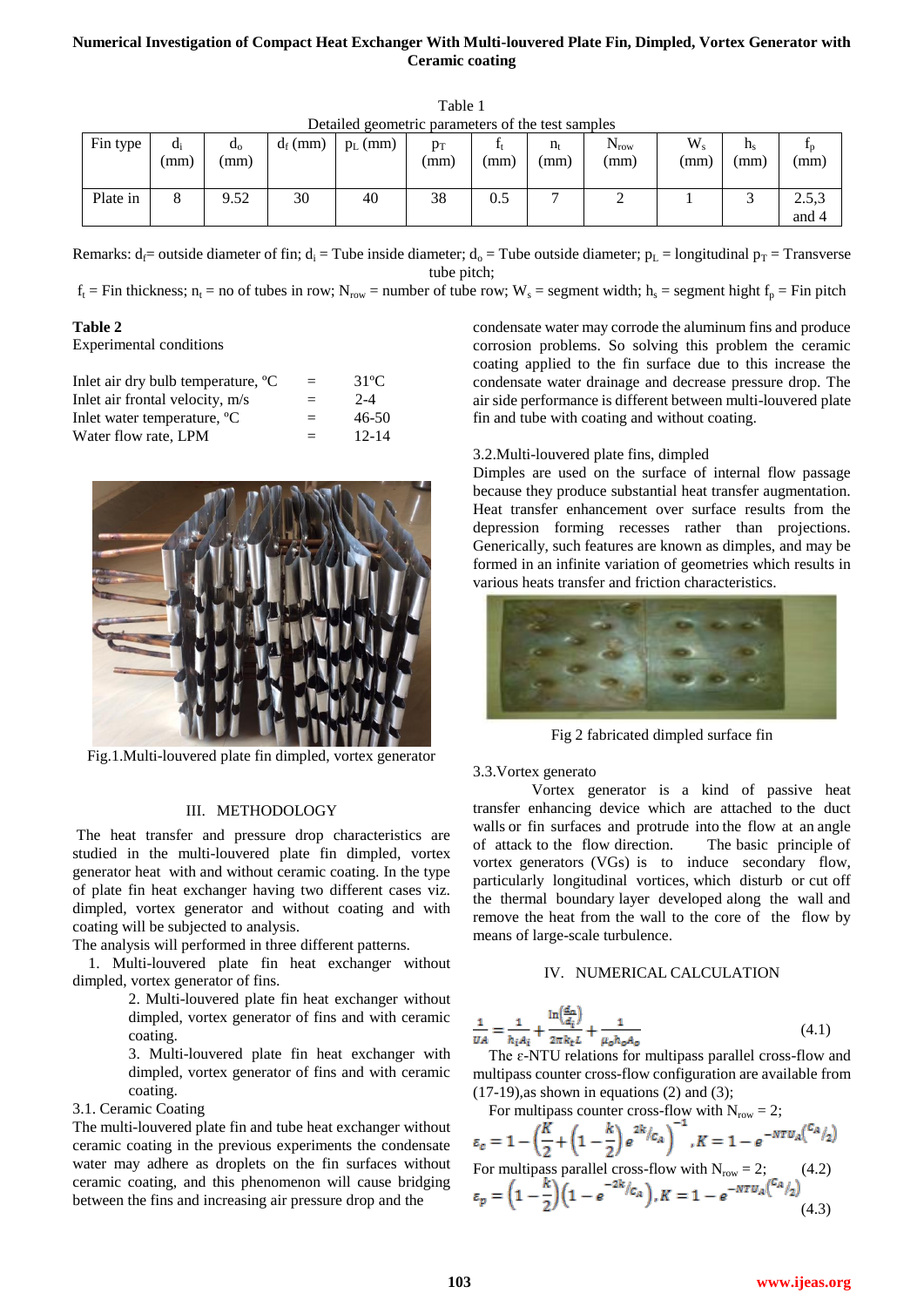## **International Journal of Engineering and Applied Sciences (IJEAS) ISSN: 2394-3661, Volume-4, Issue-5, May 2017**

Where  $C^*$  = Cmin/Cmax is equal to Cc/Ch or Ch/Cc depending on the value of hot and cold fluid heat capacity rates. However, the multipass parallel and counter cross-flow used in this experiment is a combination of parallel cross-flow and counter cross-flow. Hence it may be reasonable to use the average value of the relationships shown in Eq. (4)as follows:

$$
\varepsilon_{\mathbf{p}\mathbf{c}} = \frac{2\mathbf{p} \cdot \mathbf{c}}{2} \text{For } \mathbf{N}_{\text{row}} = 2 \tag{4.4}
$$

The schematic diagram of circuitry arrangement (parallel, counter, cross) for Nrow  $= 2$ . Further details about the data reduction can be seen from Pongsoi et al. The efficiency of a radial fin with rectangular profile is based on the derivation of Gardner [20], i.e.,

$$
\mu_f = \frac{2\Psi}{\phi(1+\Psi)} \frac{I_1(\phi R_0) K_1(\phi R_0) - I_1(\phi R_0) K_1(\phi R_0)}{I_0(\phi R_0) K_1(\phi R_0) + I_1(\phi R_0) K_0(\phi R_0)} (4.5)
$$
  
Where  

$$
\phi = (r_0 - r_1)^{3/2} \left(\frac{2h_0}{h_0} \right)^{-1/2} (4.6)
$$

 $k_f A_p$ 

Accordingly, the air-side heat transfer coefficient (ho) can then be calculated from Eq. (1). The air-side heat transfer characteristics

of the heat exchanger are often in terms of dimensionless Colburn j factor:

$$
j = \frac{\dot{N}u}{Re_{do}pr^{1/3}} = \frac{1}{\rho_a V_{max}c_p} (pr)^{2/3}
$$
 (4.7)

The frictional characteristics are termed with f-fanning friction factor, as depicted by Kays and London [21]:

$$
f = \left(\frac{A_{min}}{A_o}\right) \left(\frac{\rho_m}{\rho_1}\right) \left(\frac{2\Delta p \rho_1}{G_c^2}\right) - (1 + \sigma^2) \left(\frac{\rho_1}{\rho_2} - 1\right)
$$
  
Where

(4.8)

 $A_{\min}$  = minimum free flow area

 $A_0$  = Total heat transfer area

 $G_c$  = Maximum flux based on the free flow area The heat transfer rate  $q_v = m_f c_p (t_{out} - t_{in})/v$  (4.9)

The Power input per unit volume  $e_v = m_f \Delta p / \rho_m \eta \nu(4.10)$ 

# V. RESULTS AND DISCUSSION

The study focuses the effect of fin pitches (2, 2.5, and 4), multi-louvered plate of fins, dimpled, vortex generator of fins on air side performance of fins with ceramic coating perforated on 5 tube pass compact fin and tube heat exchanger, this type of heat exchangers used in wide applications like automobile radiator ,economizers, refrigeration's.

## 5.1Effect of multi-louvered plate fin

The performance plot for the three configurations investigated is depicted in Fig.3 for Reynolds numbers 1000, 1200 and 1600, respectively. It is clear that for the same heat transfer area, the case with multi-louvered plate fins delivers better performances than the case with full fins. The configuration with dimpled, vortex fins shows an about 9% better heat transfer rate for the same power input than the configuration with full fins having the same heat transfer area. For the same fin height, even though the model with full fins has a higher area than the reference model with coating fins, the performances of both configurations are close to each other. However, for a similar performance, the configuration with multi-louvered fins has the advantage of savings in material of 12.3% compared to the case with full fin.

The tube surface at the base of conventional plate fin is not covered by the fin, leading to tube corrosion and affect the heat transfer rate. So we need to find the alternate method, the multi-louvered plate dimpled, vortex fins have some distance from tube surface, this result no fouling in and increase heat transfer



Fig.3.Performance plot of cases with and without ceramic coating fin

#### 5.2 Effect of dimpled, vortex generator fin

 The effect of multi-louvered fin dimpled, vortex generator investigated for six different angles  $\beta = 0^{\circ}$ , 5°, 10°, 20°. The multi-louvered plate fins on the dimpled surface fin increase the vortex generation due to this the natural convection heat transfer is increases. The angle of fins 5º-10º gives better heat transfer performance. The multi-louvered angles greater than 15˚result in a deterioration of the multi-louvered plate finned tube performance. Fig.4. shows the performance of configurations with different angles.



Fig.4. Performance of configurations different angles

5.3 Effect of fin pitch

The experimental was carried out different fin pitches of 2, 2.5, 3, 3.5,4 from that fin pitches of 2.5,3 gives higher heat transfer rate and fin pitches affect heat transfer rate if fin pitch increases to increase pressure drop. The reduction of fin pitch increase heat transfer if fin pitch reduced more the is restricted